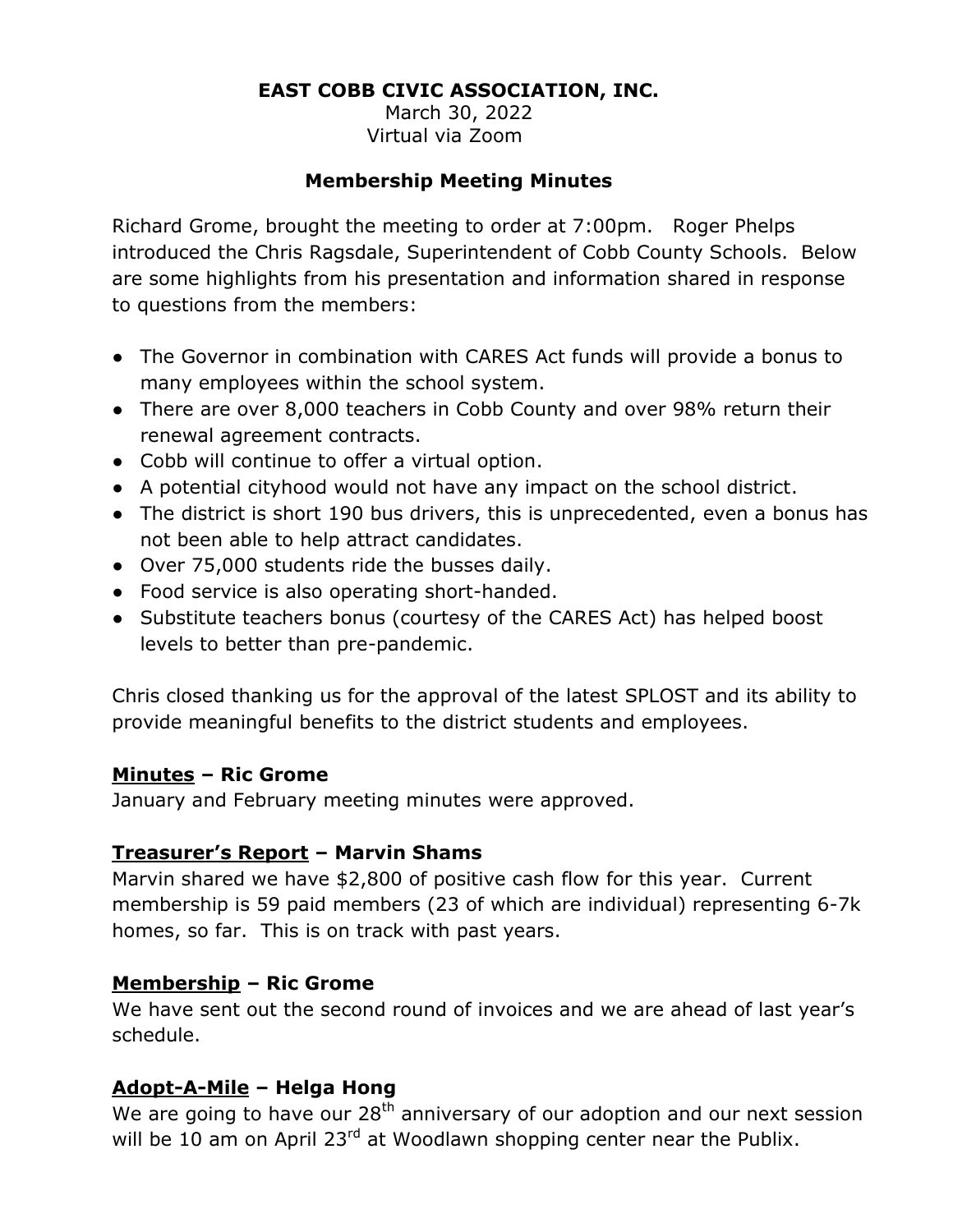## **Meeting Speaker – Roger Phelps**

Cathey Pickett, Code Enforcement Division Manager will be our April speaker.

#### **City of East Cobb – Ric Grome**

Rick shared that the ECCA attempted to schedule a forum to discuss the issue. The idea was posed by the Board in February and we arranged to use the County Board of Commissioners meeting room, to allow the event to be broadcast. We invited both East Cobb Alliance and East Cobb Cityhood. The Alliance immediately accepted and after some back and forth the Cityhood group declined stating they were already participating in two debates.

## **Zonings, Variances and OBIs – Chris Lindstrom**

- **Z-25 –** Case Manager: Ric Grome and Jill Flamm. It is scheduled to be heard at the Planning Commission Zoning meeting on May 5<sup>th</sup>. The applicant has requested to change 6.83acres from CF and R-80 to NRC (Neighborhood Retail Commercial). The property is Paper Mill Village that has an over 50yr history. The zoning change will likely include stipulations related to property use. **Recommendation: Approve with Stipulations**
- **V-23**  Case Manager: Ric Grome. The property is in Indian Hills. The property owned built nearly from border to border on their property without consideration of setbacks. It was originally held over to March by the Board of Zoning Appeals (BZA) because a properly surveyed site plan was not submitted. Surveyors are behind and it will likely take some time to get this done. Our expectation is that it will be heard during the April  $13<sup>th</sup>$  meeting, if not it will be pushed back one more month. **Recommendation: Denial**
- **V-32**  Case Manager: Chris Lindstrom. The property is in the Huntington Terrace subdivision. The applicant added a small overhang over a deck. The applicant described the project at to be built though it is completed and a hardship when there is none. The contractor did not get the required permits. The HOA approves though a neighbor with a prior issue does not. After much discussion the members about the application and precedence the members voted. **Recommendation: Denial based on no hardship**
- **OB-11 –** Case Manager: Ric Grome & Chris Lindstrom. Location: Johnson Ferry & Roswell Road. The applicant has requested to build a Valvoline oil change facility on the site that was once a Chevron station. The case is to be heard by the Board of Commissioners April  $19<sup>th</sup>$ . ECCA is reviewing the site plans and getting clarification from the applicant. The site plans,